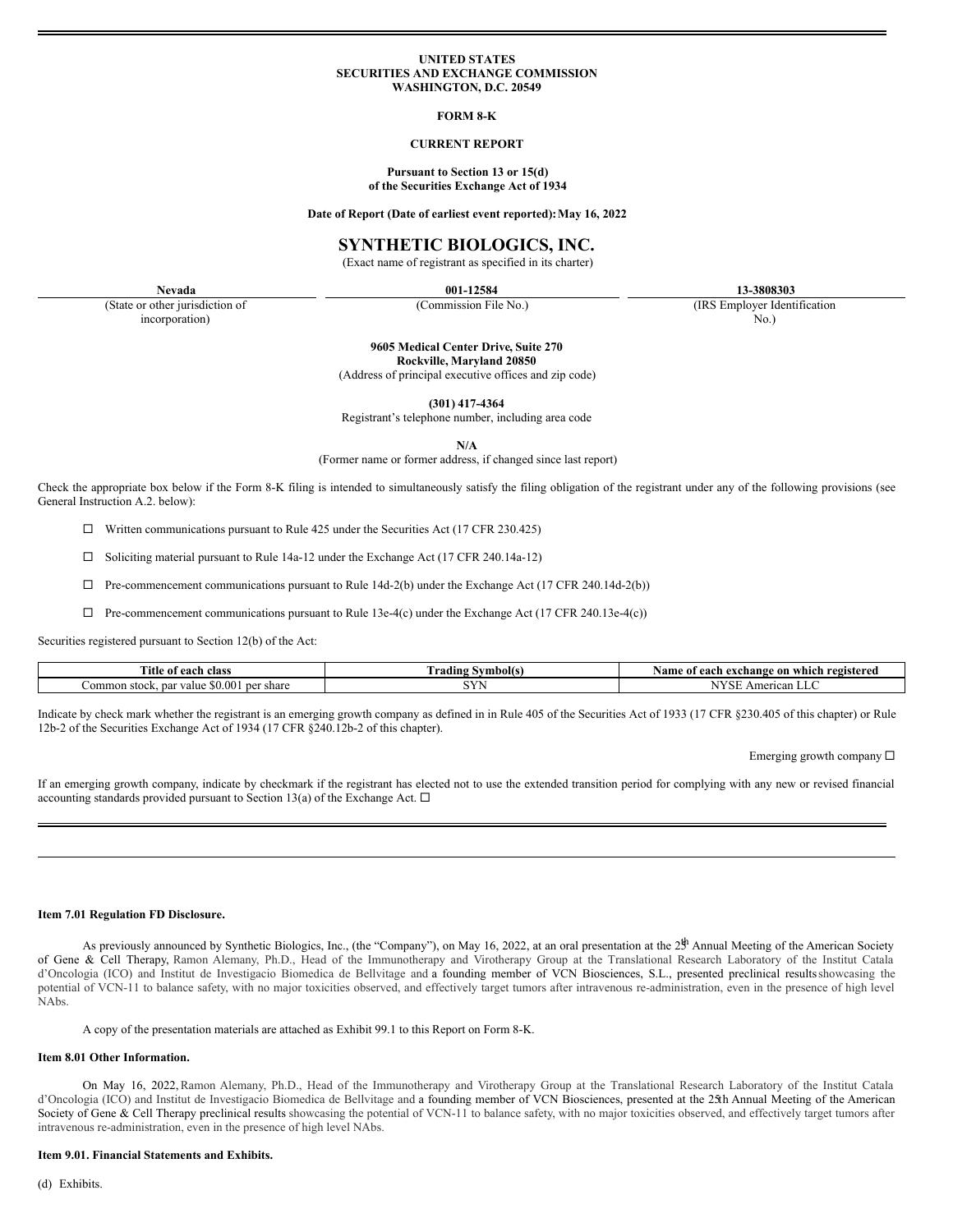| Exhibit<br><b>Number</b> | <b>Description</b>                                                                                                         |
|--------------------------|----------------------------------------------------------------------------------------------------------------------------|
| 99.1                     | Presentation Materials presented at the $25^{\underline{h}}$ Annual Meeting of the American Society of Gene & Cell Therapy |
| 104                      | Cover Page Interactive Data File (embedded within the XBRL document)                                                       |

#### **SIGNATURES**

Pursuant to the requirements of the Securities Exchange Act of 1934, the registrant has duly caused this report to be signed on its behalf by the undersigned hereunto duly authorized.

Dated: May 16, 2022 SYNTHETIC BIOLOGICS, INC.

By: /s/ Steven A. Shallcross Name: Steven A. Shallcross Title: Chief Executive Officer and Chief Financial Officer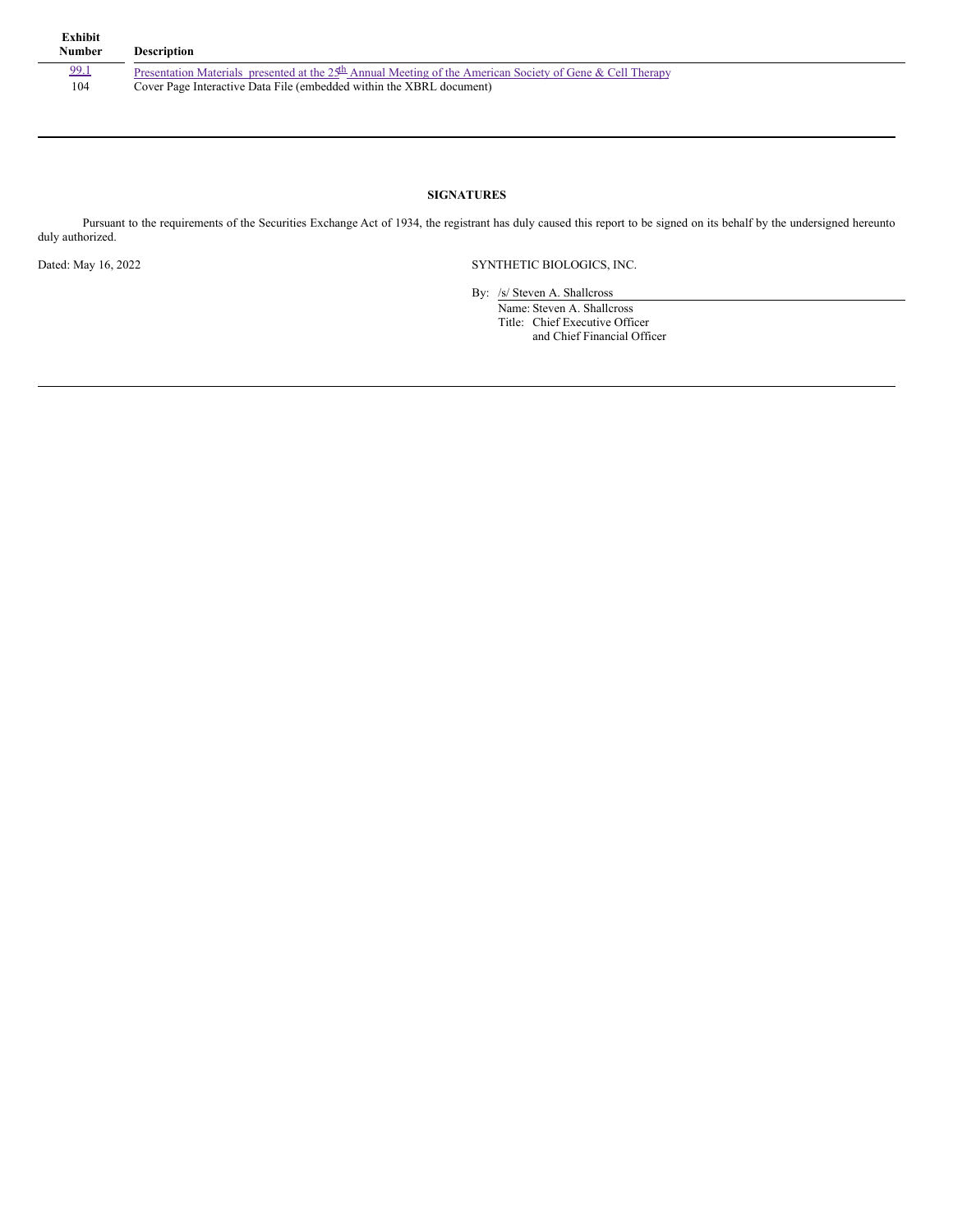# **Oncolytic Adenovirus With Hyaluronidase Activity** That Evades Neutralizing Antibodies And Allows **Re-administration: VCN-11**

Ana Mato-Berciano, Maria V. Maliandi, Sara Morgado, Marti Farrera-Sal, Paz Moreno, Rafael Moreno, Luis A. Rojas, Gabriel Capellà, Miriam Bazan-Peregrino, Manel Cascallo, and

Ramon Alemany Virotherapy Group





**Disclosures** 

R. Alemany is advisor and owns stock of VCN Biosciences / Synthetic Biologics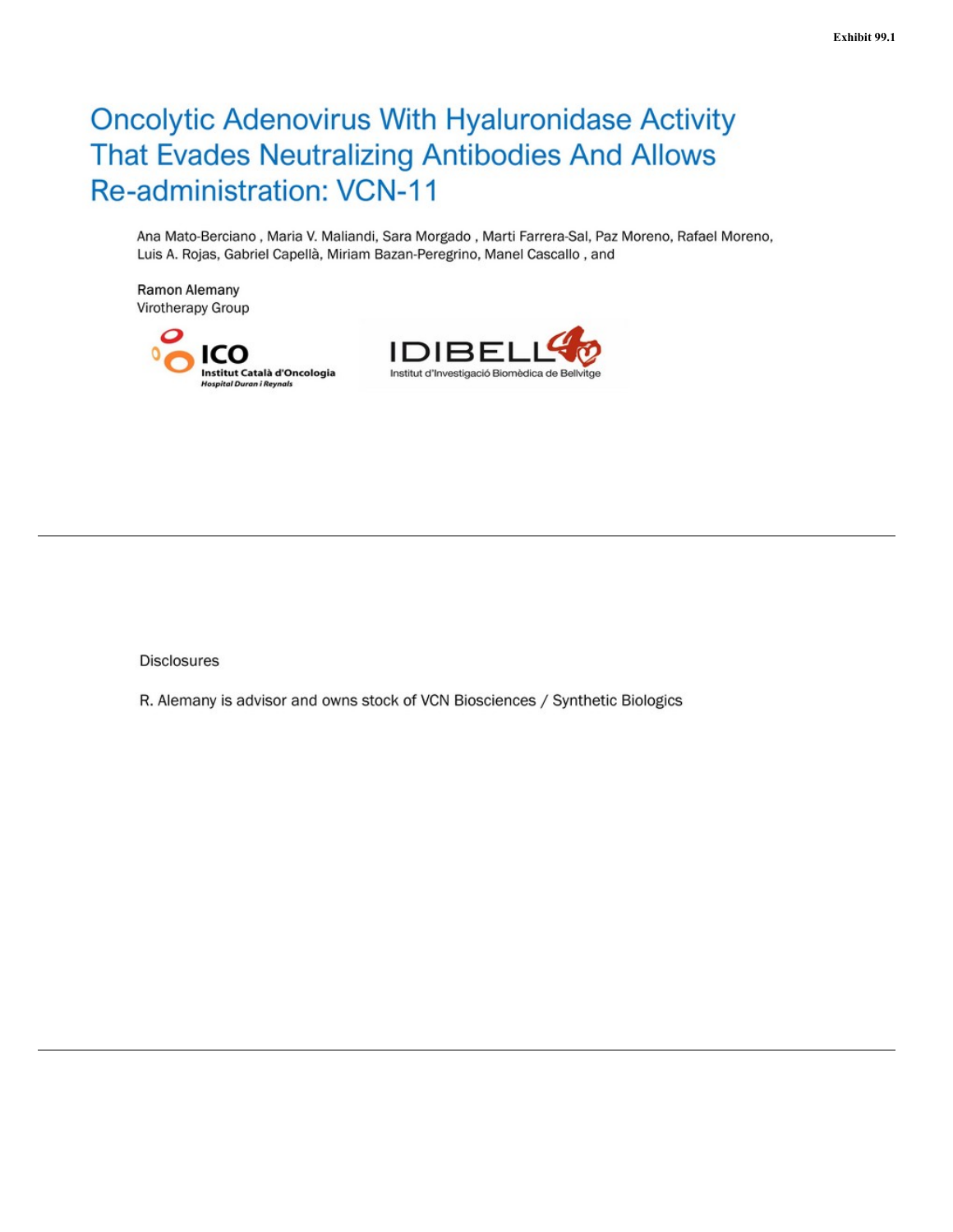### VCN-01 and VCN-11 oncolytic adenoviruses



### VCN-11 expresses hyaluronidase

In vivo: VCN-11 Infection causes hyaluronan degradation

Melanoma SKmel28 tumors



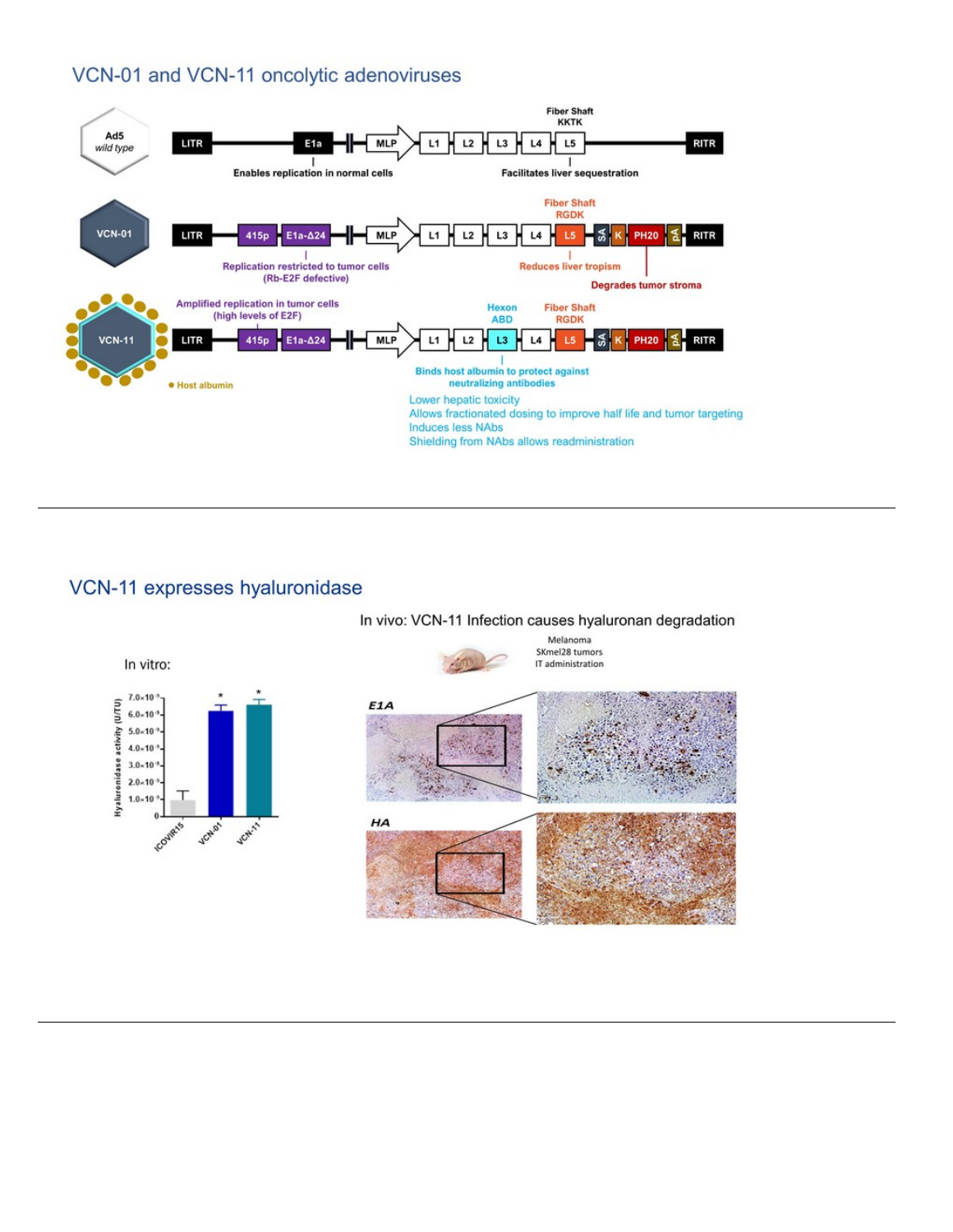### VCN-11 binds albumin



## VCN-11 reduced hepatic toxicity compared to VCN-01

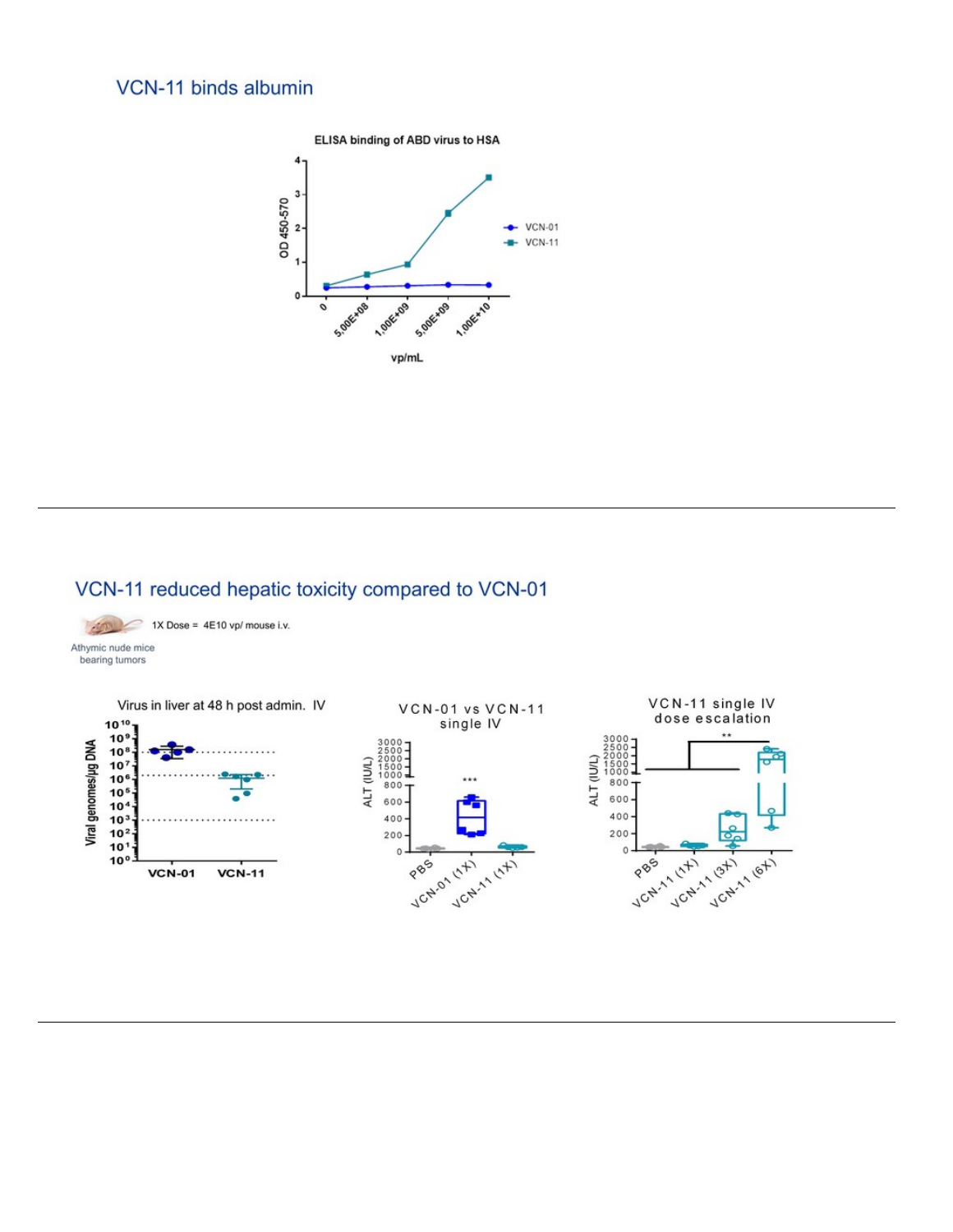### Reduced VCN-11 toxicity allows dose fractionation



#### Dose fractionation increases VCN-11 bioavailability and improves tumor targeting

Pre-dose with an oncolytic virus (ICOVIR15KABD) not expressing PH20 @ 1X = 4E+10vp/animal to block liver kupffer cells

Post-dose with VCN-11 that expresses PH20



PH20 mRNA in tumor (availability of the post-dose)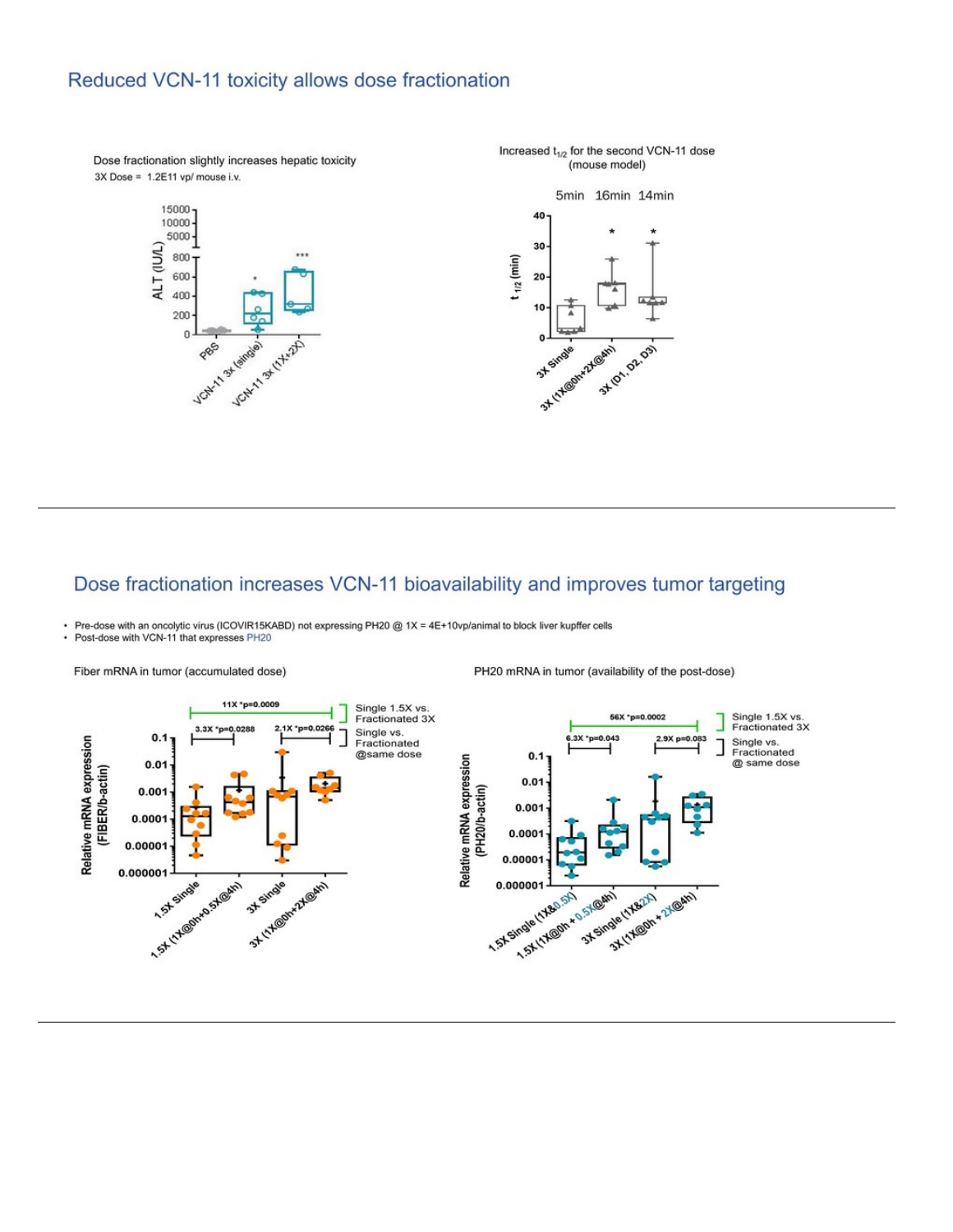### <span id="page-6-0"></span>VCN-11 induces less NAbs compared to Ad5



\* Neutralizing antibodies are measured in a specific cell-based functional assay for Ad5 (.) and for VCN-11 (.)

### Albumin shields VCN-11 against anti-Ad5 NAbs (in vitro hexon flow cytometry)

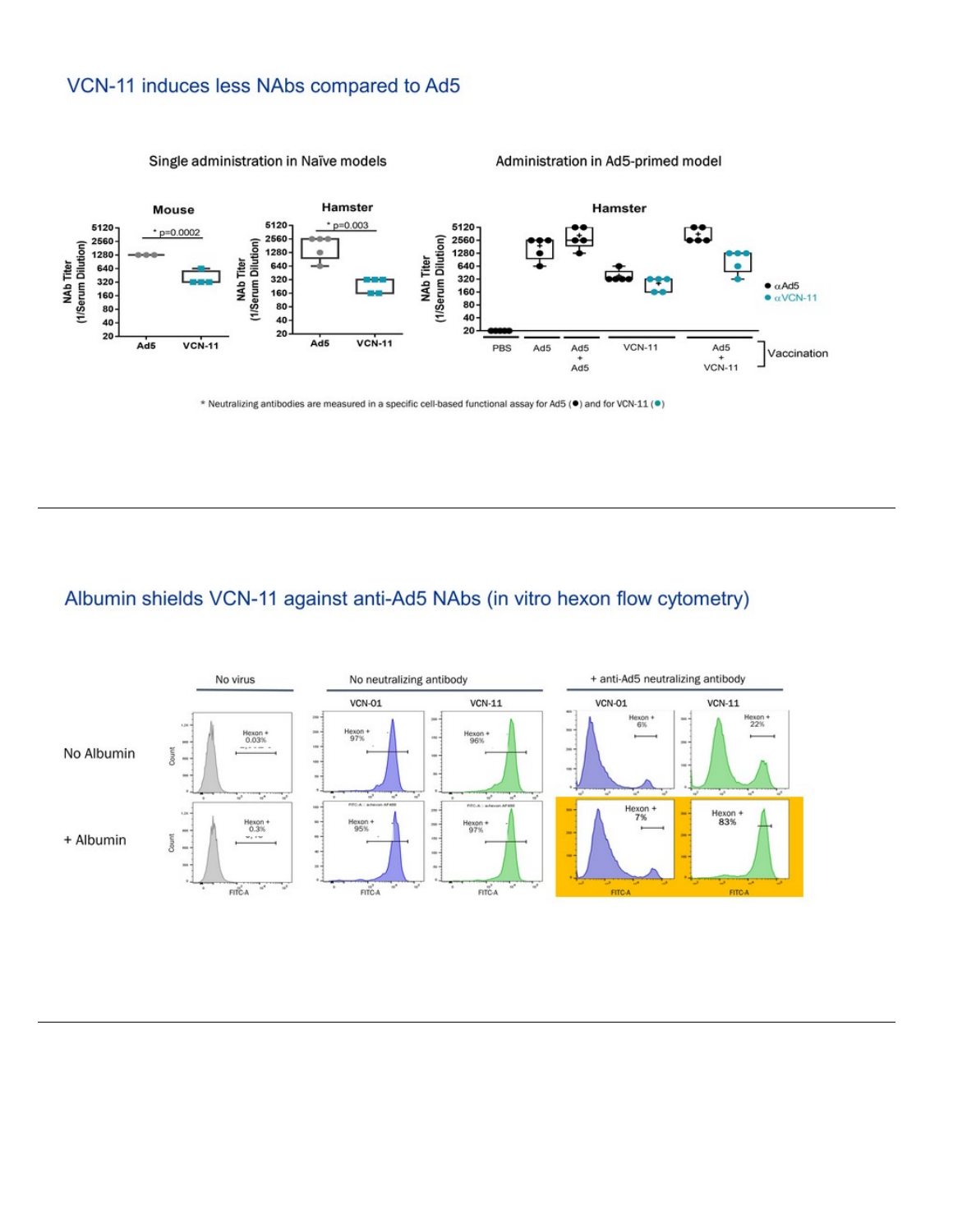### Albumin shields VCN-11 against anti-Ad5 NAbs in vivo



# VCN-11 shows antitumor activity in the presence of anti-Ad5 NAbs



Serum of immunized immuno-competent mice was injected at day -1, giving rise to a total neutralizing titer of 1/640-1/1280 at day 0.

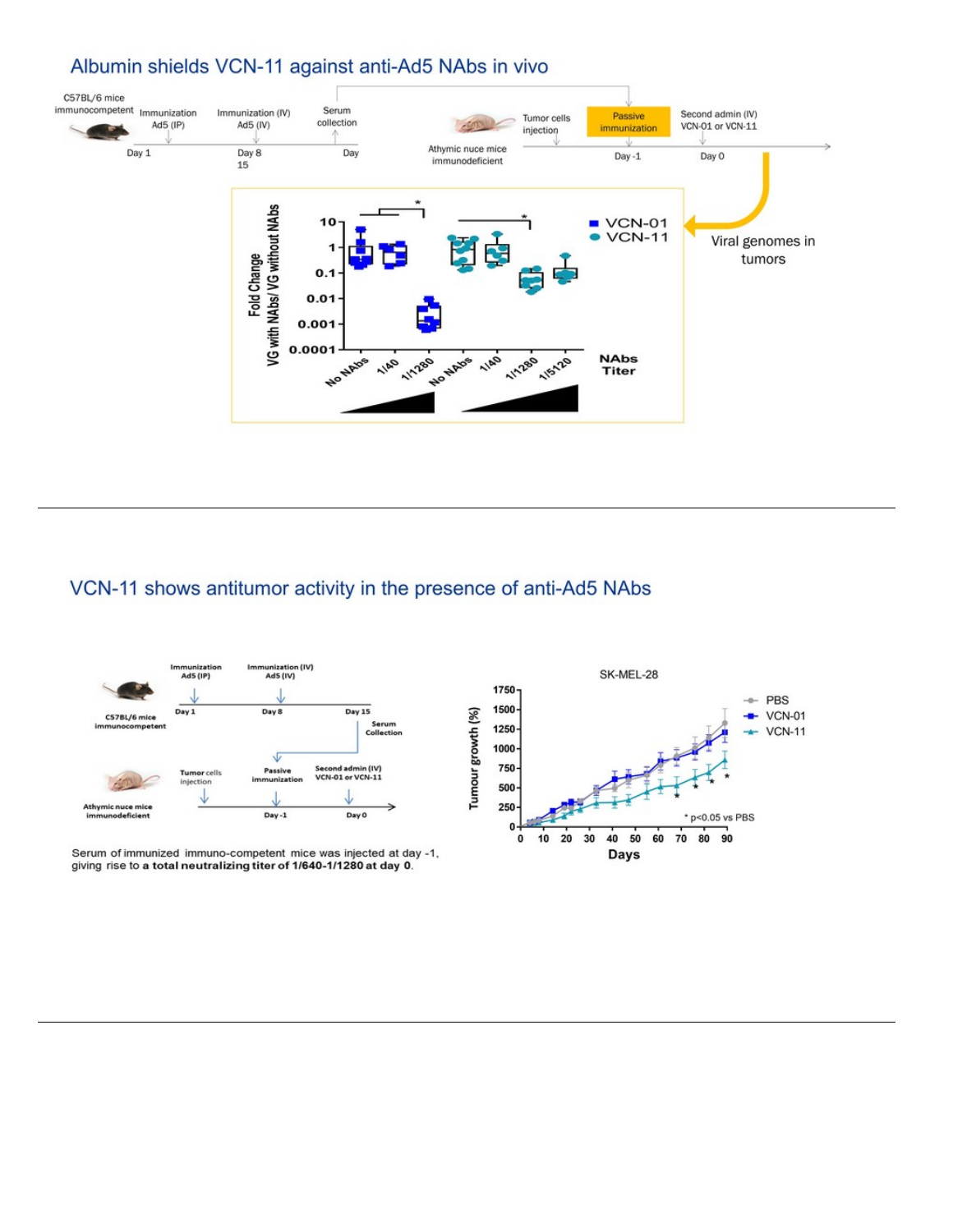## Sustained VCN-11 tumor targeting despite high NAbs upon multiple i.v. doses



Immunocompetent Syrian Hamster



# VCN-11 antitumor activity in the presence of antiAd5+antiVCN-11 NAbs

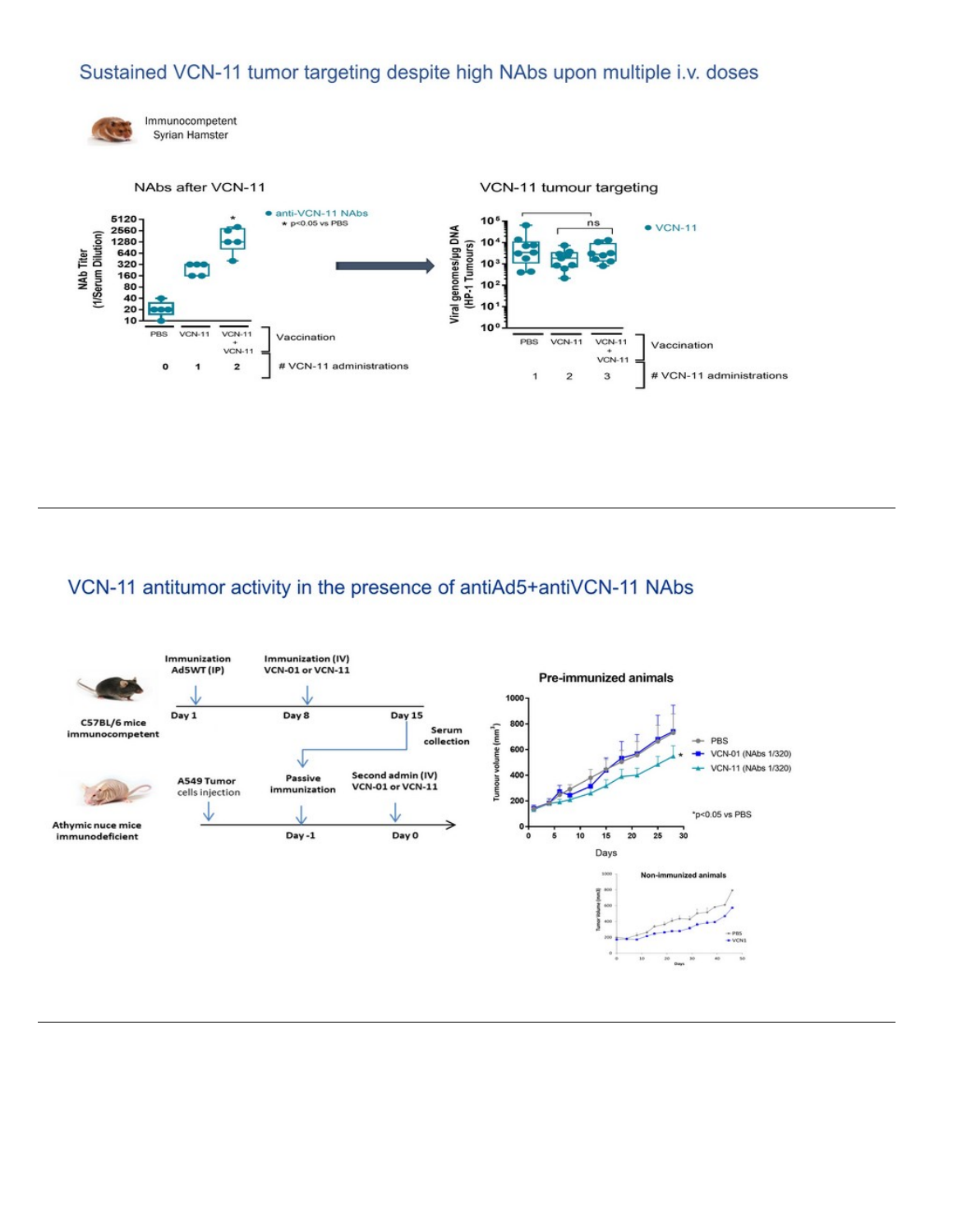### VCN-11 antitumor activity in the presence of antiAd5+antiVCN-11 NAbs



### **Conclusions**

- VCN-11 expresses functional hyaluronidase.
- Reduced hepatic toxicity of the ABD-modified virus allows to "fractionate" VCN-11 administration which  $\bullet$ improves circulating half-life and tumor targeting.
- VCN-11 administration results in lower levels of neutralizing antibodies. .
- VCN-11 reaches tumors and is effective after systemic administration in the presence of NAbs
- VCN-11's albumin shield from NAbs allows effective readministration.